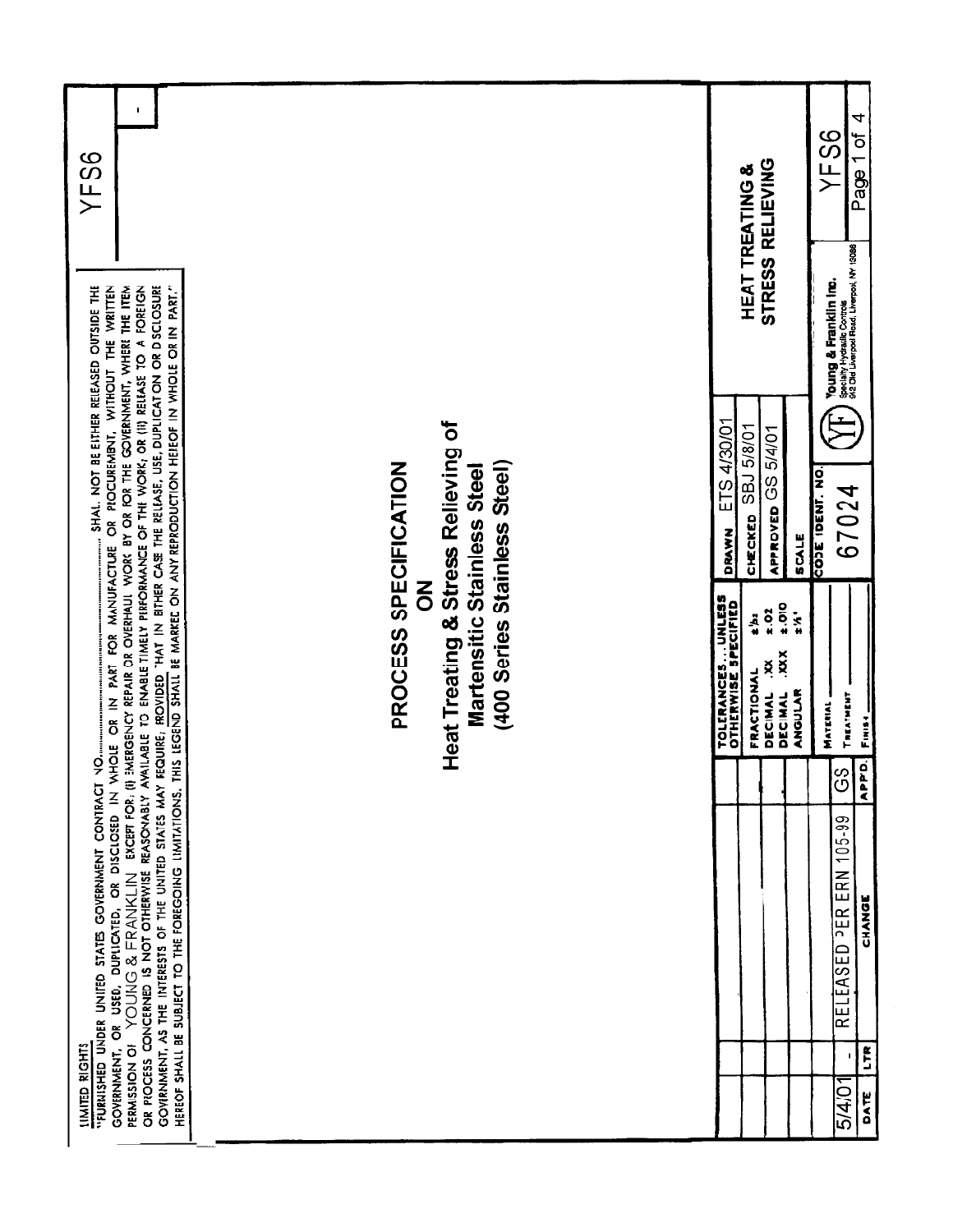

| <b>REVISIONS</b> |             |                         |         |
|------------------|-------------|-------------------------|---------|
| <b>REVISIONS</b> | <b>DATE</b> | <b>DESCRIPTION</b>      | APP. BY |
|                  | 5/4/01      | Released per ERN 105-99 | GS      |
|                  |             |                         |         |
|                  |             |                         |         |
|                  |             |                         |         |
|                  |             |                         |         |
|                  |             |                         |         |
|                  |             |                         |         |
|                  |             |                         |         |
|                  |             |                         |         |
|                  |             |                         |         |
|                  |             |                         |         |
|                  |             |                         |         |
|                  |             |                         |         |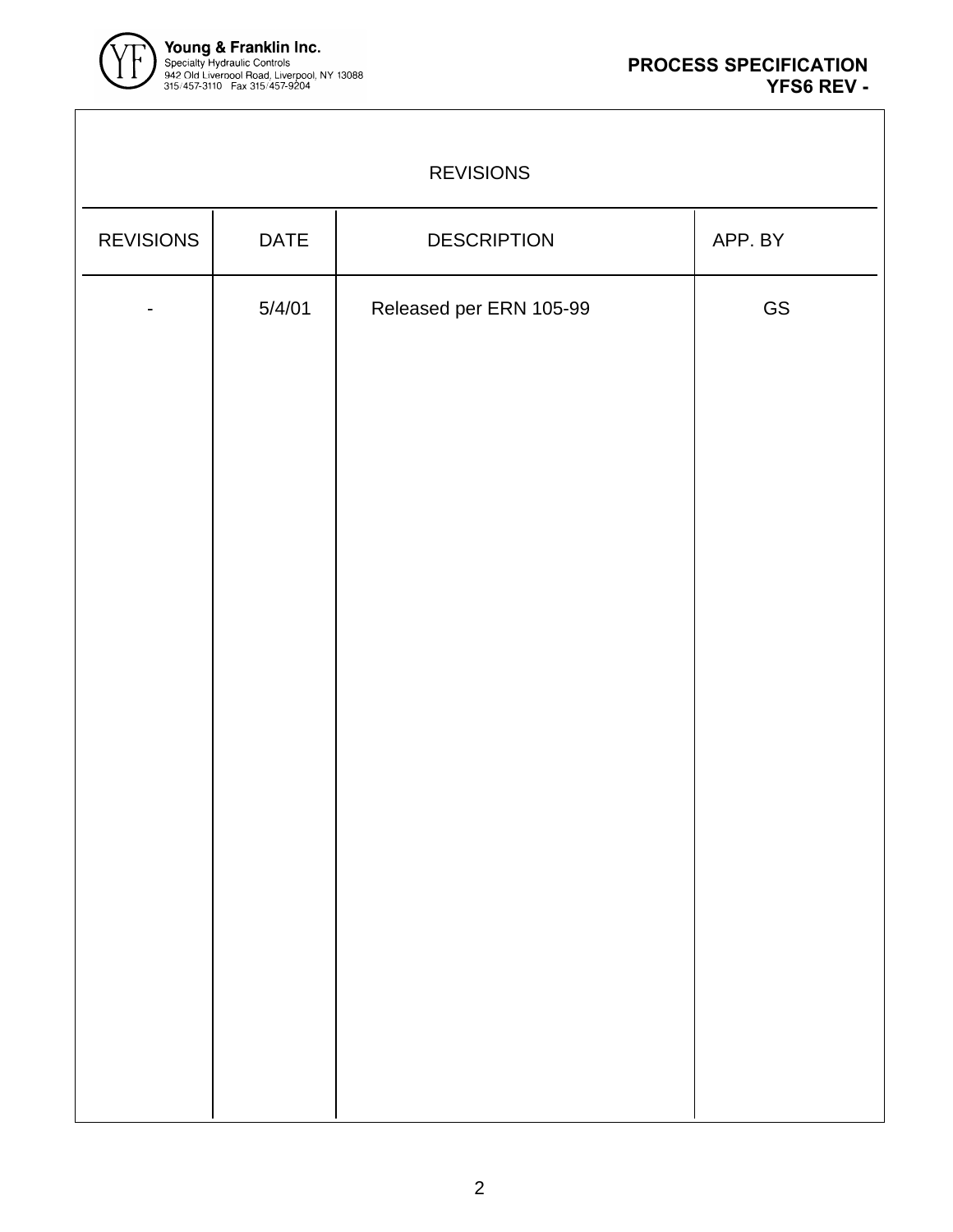

# **1. Application**

1.1 This process covers the minimum requirements for the treatment of hardenable martensitic stainless steels for the purpose of obtaining dimensional stabilization of parts for use in precision assemblies.

## **2. Reference Specifications**

2.1 The following specifications are used except as noted within this document:

| AMS-2759   | Heat Treatment of Steel Parts                              |
|------------|------------------------------------------------------------|
| AMS-2759/5 | Heat Treatment Martensitic Corrosion Resistant Steel Parts |

### **3. Equipment**

3.1 All equipment used for processing parts shall meet the requirements of AMS-2759.

### **4. General Requirements**

- 4.1 All parts shall be cleaned to remove protective oils, dirt etc… prior to the heat treat process.
- 4.2 Part handling and racking is critical to protect parts from damage and distortion during the heat treat process.
- 4.3 All parts shall be protected from damage & corrosion during shipping and storage. Original or better packaging shall be used.

### **5. Detail Requirements**

- 5.1 The following procedure is used to obtain structural and dimensional stability for mated slide fits and parts whose functional requirements depend on a high degree of dimensional stability. All heat treating of 400 series stainless shall be by bright hardening (quench in protective atmosphere per AMS2759/5, Class A).
- 5.2 Austenitize steel at temperatures indicated.

410 and 416 1750ºF - 1850ºF 440C 1850ºF - 1950ºF All other 400 series material per AMS 2759/5